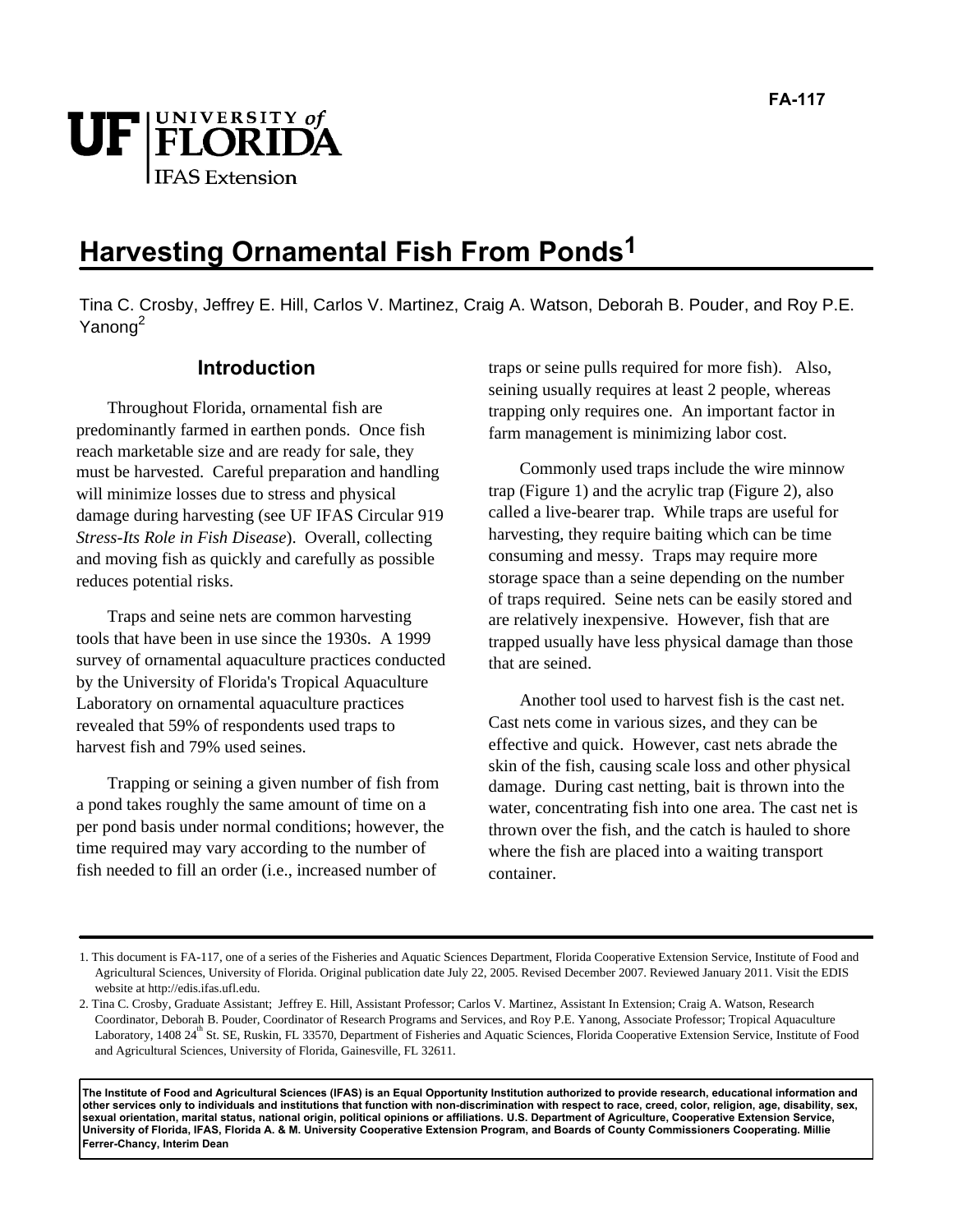There are advantages and disadvantages of both trapping and seining as a means of harvesting fish. The farmer must carefully decide which method causes the least physical damage and stress to the fish while yielding the necessary numbers within a reasonable amount of time. Before starting to harvest fish from ponds, there must be a plan of action so that the harvesting event is conducted in a quick and efficient manner.

# **Harvesting Methods**

#### **Trapping**

Live bearer (e.g., mollies, platies, and swordtails) ponds are typically managed as continuous production ponds. That means that these ponds generally operate for six months to one year, but they can be run for as long as three years or more without draining the pond. This extended production time results in a fish population ranging from newly born fry to adults. Because of the resulting disparity in fish sizes, ponds managed in this way are suited to harvesting primarily by trapping. Trapping allows for size selection as part of the harvesting process.

Wire minnow traps (Figure 1) are constructed of two tapered cylindrical halves with inverted cones that have a small central opening for fish to enter the trap (e.g., Figure 1, each half is 8 3/4-inch diameter tapering to a 7 1/4-inch diameter, with an overall length of 16 inches when assembled). They are made of 1/8-inch mesh with an open design that allows for water flow through the trap.

A clip is used to clamp both trap halves together (Figure 1) and it also serves as the point of connection for an anchor line to be tied to a stake on the bank, securing the trap to the shore for easy retrieval. The bottom trap in Figure 1 shows how the trap comes apart to remove fish. Traps are baited with floating fish pellets or a homemade grain-based paste. These pastes vary in composition, but they are composed primarily of oats or flour combined with molasses and finely ground or powdered fish food. Once baited, traps are deployed or "soaked" in the pond. Traps are placed at a depth of 1-3 feet for 15 minutes to 6 hours (average time is 1.5 hours).

During harvest, the trap is hauled in by the anchor line, and the clip is removed. The fish can either be size graded pondside in the water with a floating box grader or carefully transferred from the trap into a transport container. The farmer can then choose to cull or visually grade the fish at the pond or transport them to a holding facility (see UF IFAS Fact Sheet FA-119 *On Farm Transport of Ornamental Fish*). Grading is the mechanical separation or visual inspection of fish to select for desired characteristics such as size or color (see UF IFAS Fact Sheet FA-118 *Grading Ornamental Fish*). Culling is the removal of unwanted fish that do not display desired characteristics.

Commonly used acrylic traps (Figure 2 and Figure 3) are trapezoidal-shaped columns (e.g., 15 1/4-inch long x 6-inch tall x 5 1/4-inch wide at top and 7 1/4-inch wide at bottom). These clear traps have an inverted cone opening on one end for fish to enter the trap, a mesh covering over the opposite end for removing fish, and a metal handle on top, to which a line can be attached (Figure 2). These traps are baited (with prepared or live feeds such as small feeder fish to catch cichlids) through the inverted cone opening and hauled in by the anchor line. Grading and culling proceed in the same manner as with wire traps.



**Figure 1.** Wire traps Credits: Tina Crosby 2004

#### **Seining**

Seine nets (Figure 4) are used primarily to harvest egg-layers from ponds. These ponds are typically stocked with fish of the same age and subsequently harvested (roughly 3-4 months later, depending on species) in one day or within several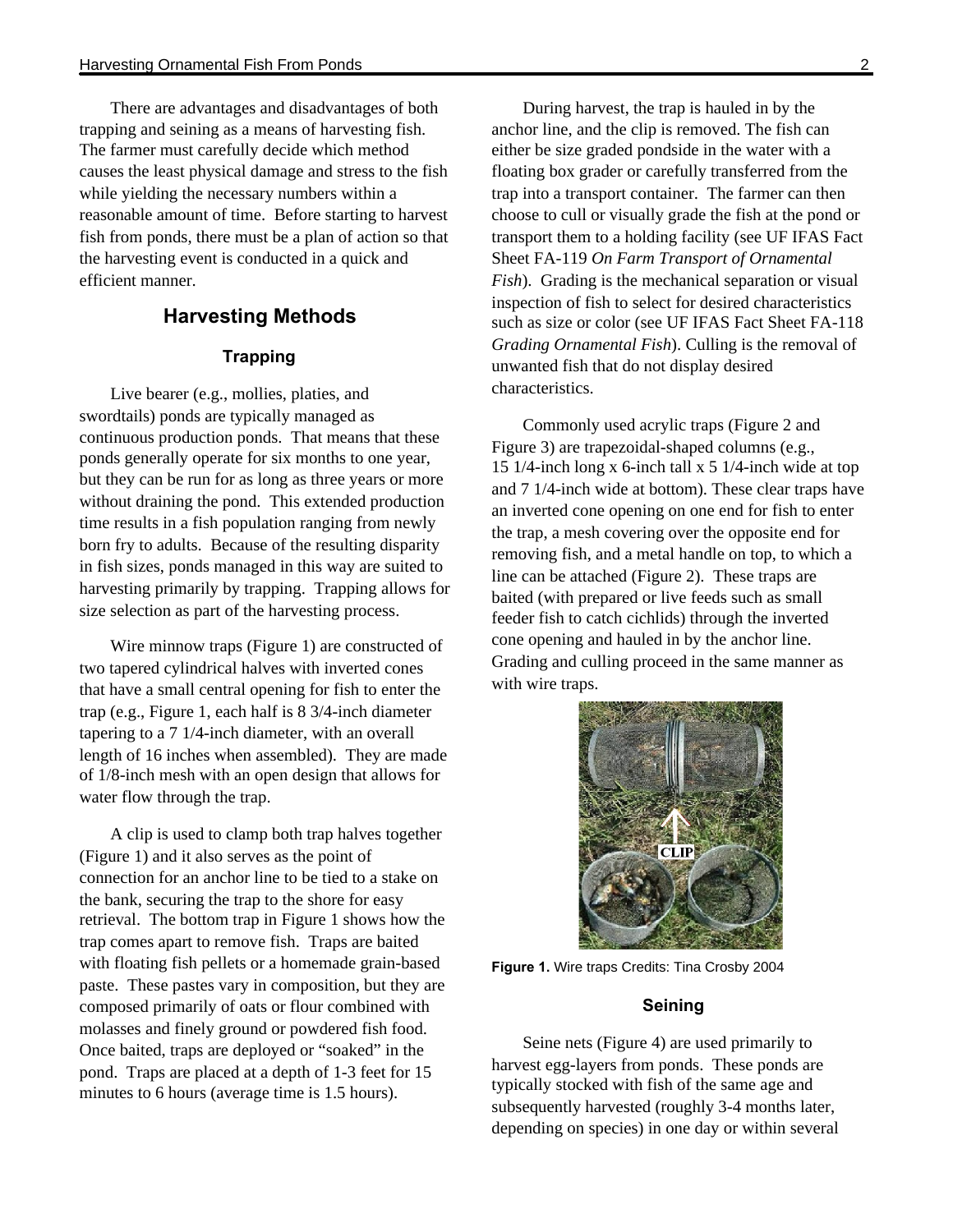

**Figure 2.** Acrylic trap (empty) Credits: Tina Crosby 2004



**Figure 3.** Acrylic trap (full) Credits: Tina Crosby 2004

days to obtain fish of approximately the same size. Ponds can be pumped down or drained to concentrate the fish into a smaller volume of water prior to harvest.

The length of the seine net should be 1 1/2 times wider than the widest section of the pond, and 1 1/2 times taller than the maximum depth of the water. A seine this size will create a basket or purse that will corral the fish. The mesh size should be small enough to catch the fish without gilling them (i.e., catching fish by their gill coverings [opercula] when they try to swim through the net), yet large enough to allow pond mud to pass through easily. Size and depth of the pond also determine the seine needed. Seine nets used to harvest tropical fish are typically 20-feet to 50-feet long x 6-feet to 8-feet deep, with a mesh size ranging from less than 1/8 to 1/2 inch.

Seine nets are typically made of nylon or polyester with a knotless weave to minimize injury to the fish. These nets can be coated with "green dip," a special rubberized paint which increases the life of the seine. Polystyrene floats are secured every 8 to 12 inches along the top or float line, and lead weights are secured every 8 to 10 inches along the bottom or

lead line. An ornamental fish seine has twice as many floats and weights as a standard food fish seine because small ornamental fish can escape both over and under a normal seine net. When ordering an ornamental fish seine, double floats and weights should be requested.



**Figure 4.** Seine net Credits: Tina Crosby 2004

Seines are usually pulled by at least two people, who walk along either side of the pond, tending to their respective float and lead lines (Figure 5). The seine can be pulled from one end of the pond to the other; this method is known as a "full pull." To minimize the amount of stress placed on the fish, the number of fish caught can be reduced by performing a half pull, seining only half a pond from the middle to one end, or even a quarter pull, seining only one quarter of the pond to one end.

Some farmers use a pole, known as a braille, attached to each end of the seine at the float line and the lead line. The braille helps manipulate the seine while continuously keeping the netting spread open. Other farmers prefer to hold the float line in one hand while dragging the lead line with their foot. It should be noted that regardless of the chosen seining technique, the seine should be advanced slowly to ensure that the float line does not go under the surface of the water, and more importantly, that the lead line does not rise off the bottom.

At the far end of the pond, the ends of the seine are pulled up directly onto the shore, and the remainder of the net is brought in by hand to form a basket for concentrating the catch (Figure 6). The collected fish can then be added directly to the transport container at one time, commonly referred to as a "dump and run." A more gentle method involves carefully dip-netting the fish out of the seine into a transport container (Figure 7). It is important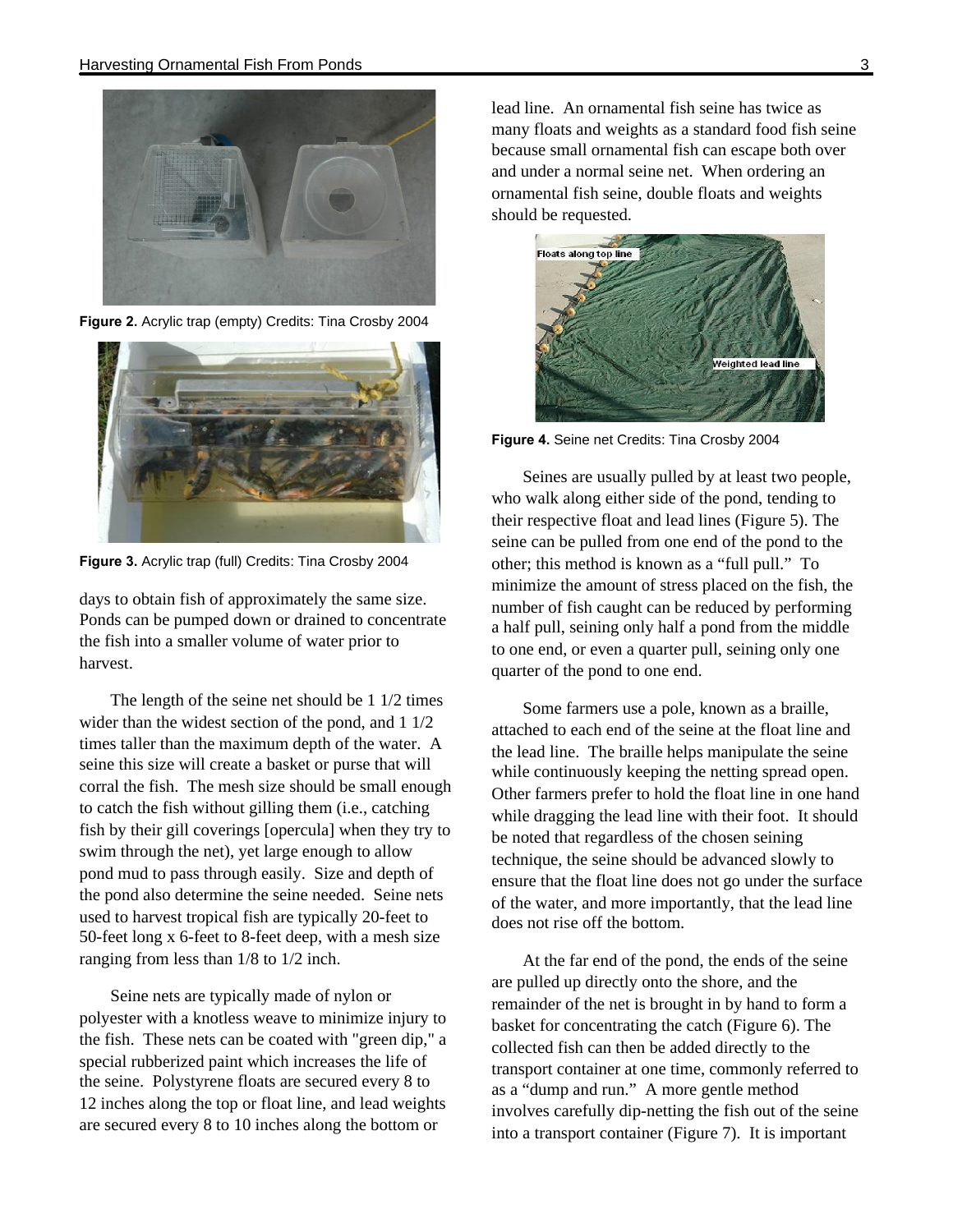not to overload the dip net with fish. Crowding of fish may cause fish injury and damage to their appearance.



**Figure 5.** Seining a pond Credits: Tina Crosby 2004



**Figure 6.** Concentrating catch into seine basket Credits: Tina Crosby 2004



**Figure 7.** Dip netting fish after seining Credits: Tina Crosby 2004

## **Advantages and Disadvantages**

#### **Trapping**

Acrylic traps are primarily made of solid pieces of transparent acrylic and, by design, they cause less abrasion and physical damage to the fish than wire traps. However, unlike wire traps, water can only flow through the two ends of an acrylic trap which can lead to water quality problems within the trap far sooner than is typical with wire traps. Therefore, acrylic traps must be closely monitored to avoid high ammonia levels, low dissolved oxygen levels, or other critical changes in water quality (see UF IFAS Fact Sheet FA-16 *Ammonia* and UF IFAS Fact Sheet FA-27 *Dissolved Oxygen for Fish Production*). While acrylic traps help reduce abrasion, they can cost four or five times more than wire traps, and they require more storage space.

High densities of fish in wire traps can degrade water quality within the trap and fish may abrade themselves against the wire. Therefore, wire traps must also be monitored for fish numbers. In addition, the mesh of a wire trap may gill smaller fish.

Fish species must be taken into consideration when deciding placement of traps and whether trapping or seining is required. For example, gouramis breathe atmospheric oxygen using a specialized structure called a labyrinth organ. If a trap is completely submerged, gouramis will not be able to aquire enough oxygen from the water via their gills and will drown. If a trap is used, some part of it must be placed and secured above the water line to allow the fish to respire at the surface.

Under optimal conditions, trapping can yield a large number of fish with minimal effort, and traps can be baited, deployed, and harvested by one person. However, when fish are not being trapped as well as needed or expected, additional traps may need to be deployed, additional ponds may need to be trapped, or the fish may need to be seined from the pond to harvest the desired number of fish.

#### **Seining**

Using seine nets can be very efficient, but it may be necessary to make several full pulls through the pond, even with lowered pond water levels, to complete the harvest. With each successive pull of the seine, the lead line disturbs the sediment and increases turbidity. Excessive suspended sediments reduce the efficiency of a fish's breathing by clogging its gill filaments. This problem, compounded by decreasing dissolved oxygen levels, can result in acute mortalities. Another important consideration during seining is the fact that hydrogen sulfide  $(H_2S)$  gas may be released into the water by the disturbance of bottom sediment. Hydrogen sulfide is a by-product of decaying organic matter in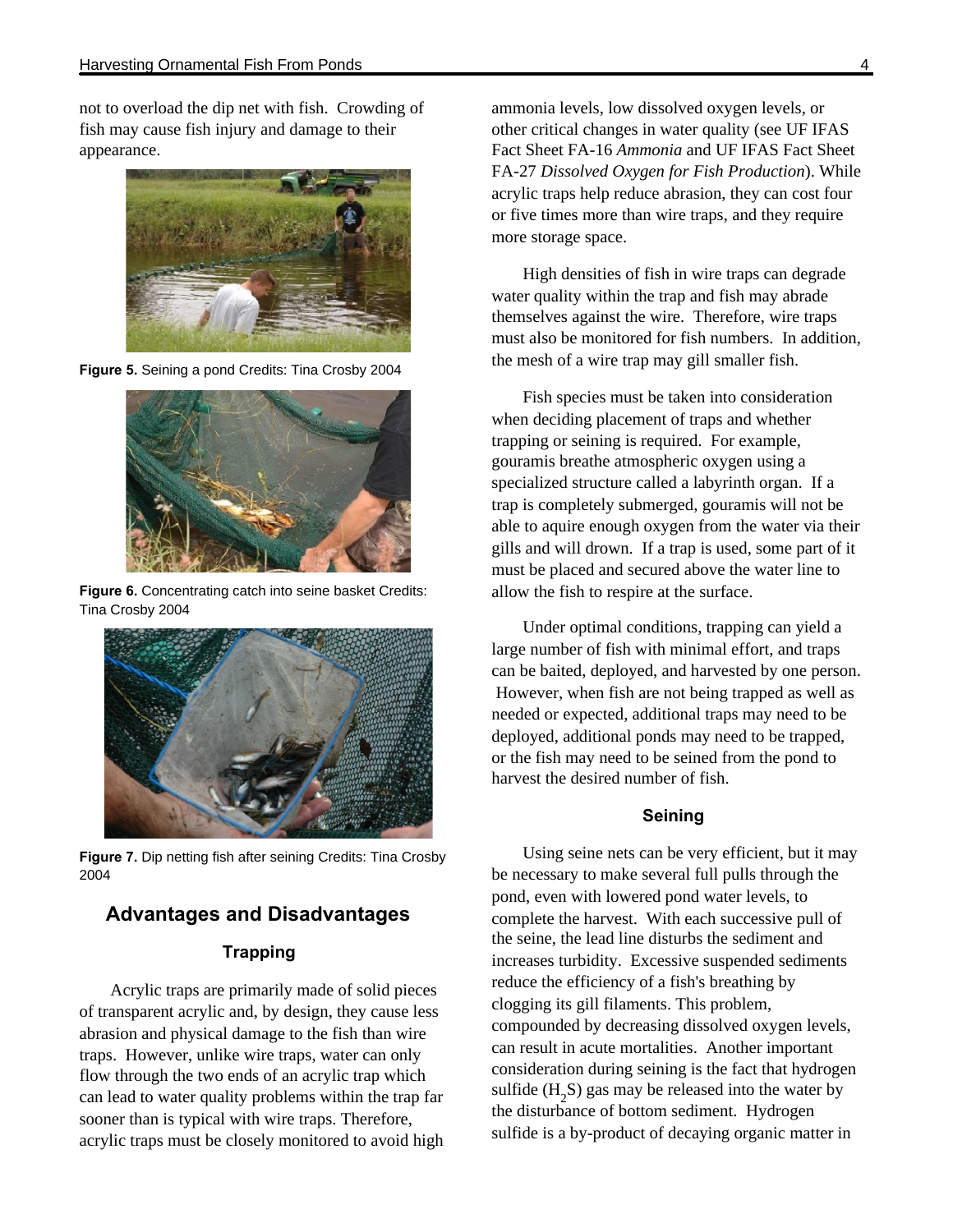the mud of a pond. This gas is lethal to fish in high concentrations. Fortunately, in most ornamental fish ponds, the production turn over time is usually more frequent (months) than in many food fish ponds (years), so an ornamental pond is drained and cleaned more often, decreasing the risk of releasing hydrogen sulfide gas into the water. The best way to combat these problems is to quickly and efficiently harvest the fish.

Even though seining allows harvest of large numbers of fish in a short amount of time, seines can be harsh on fish. Care should be taken to minimize scale loss, skin abrasions, fin and eye damage, and mortality.

## **Summary**

It is the producer's responsibility to choose the best harvesting technique for the fish species being raised and for the quantities required. Regardless of the method chosen, care should always be used to reduce or eliminate the amount of stress placed on the fish. The farmer should understand the differences between trapping and seining including specific considerations for each technique.

When using either wire or acrylic traps, the number and type of traps used, the method of baiting traps, and the placement of traps (e.g., depth) are all important factors. A more critical consideration is the length of time the traps are deployed, especially when the acrylic traps are used. Careful monitoring of the traps will help avoid overcrowding that may result in stress to the fish and acute mortalities.

When using a seine, the farmer should be careful to choose the appropriate length of pull (one quarter, one half, or full). This consideration will help control the number of fish corralled in the net, minimize physical damage to the fish, and ensure quality of the fish. The dissolved oxygen concentration in the remaining pond water should also be monitored, especially when multiple pulls are required to complete the harvest.

Additional factors, such as the number of fish needed to fill an order, the number of workers available, the amount of time available for harvesting, and the weather, should be taken into account. When

careful consideration and preparation are taken before and during harvest, a high-quality product will be available for market.

#### **Recommended Reading**

UF/IFAS Circular 120 *Fish Health Management Considerations in Recirculating Aquaculture Systems - Part 1: Introduction and General Principles.*  http://edis.ifas.ufl.edu/FA099

UF/IFAS Circular 121 *Fish Health Management Considerations in Recirculating Aquaculture Systems - Part 2: Pathogens.* http://edis.ifas.ufl.edu/FA100

UF/IFAS Circular 122 *Fish Health Management Considerations in Recirculating Aquaculture Systems - Part 3: General Recommendations and Problem-Solving Approaches.*  http://edis.ifas.ufl.edu/FA101

UF/IFAS Circular 919 *Stress - Its Role in Fish Disease.* http://edis.ifas.ufl.edu/FA005

UF/IFAS Fact Sheet FA-3 *Fish Handling and Transport.* http://edis.ifas.ufl.edu/FA019

UF/IFAS Fact Sheet FA-7 *Fish Fingerlings: Purchasing, Transporting, and Stocking.* http://edis.ifas.ufl.edu/FA013

UF/IFAS Fact Sheet FA-12 *Principles of Water Recirculation and Filtration in Aquaculture.* http://edis.ifas.ufl.edu/FA050

UF/IFAS Fact Sheet FA-16 *Ammonia.* http://edis.ifas.ufl.edu/FA031

UF/IFAS Fact Sheet FA-27 *Dissolved Oxygen for Fish Production.* http://edis.ifas.ufl.edu/FA002

UF/IFAS Fact Sheet FA-118 *Grading Ornamental Fish.* http://edis.ifas.ufl.edu/FA118

UF/IFAS Fact Sheet FA-119 *On Farm Transport of Ornamental Fish.* http://edis.ifas.ufl.edu/FA119

UF/IFAS Fact Sheet FA-120 *Preparation of Ornamental Fish for Shipping.*  http://edis.ifas.ufl.edu/FA120